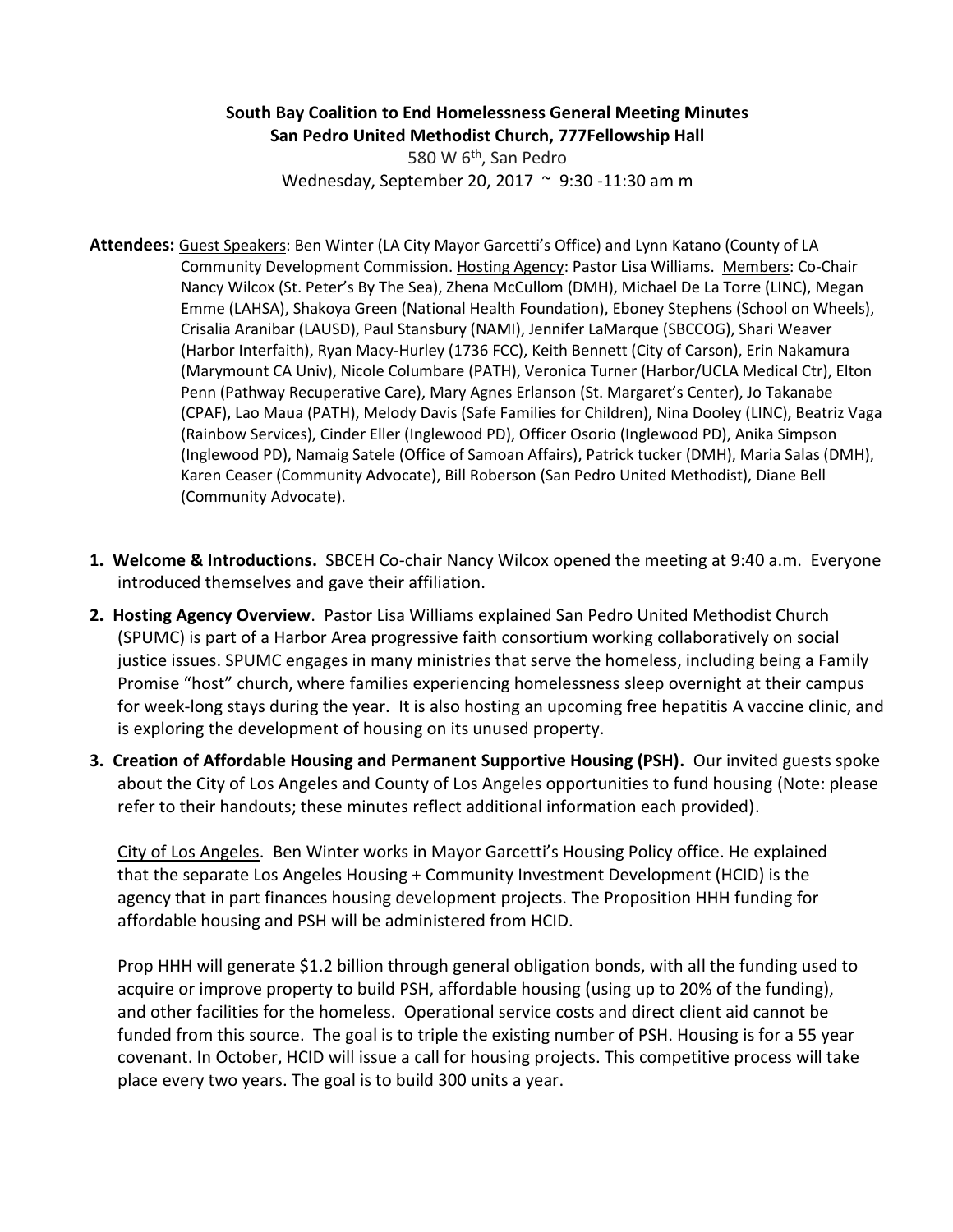The City is looking for public comment on the project requirements. These will be taken into consideration with each subsequent RFP release. A proposed PSH ordinance was just released that removes some of the current regulatory barriers such as allowing for small units and less parking.

Another RFP has been released for the development of non-housing facilities such as shelters, clinics, service centers, and shower. Regions with less service capacity will be given bonus points in the application scoring.

County of Los Angeles. Lynn Katano of the Community Development Commission (CDC) gave an overview of CDC. The agency's four main activity areas are subsidized housing, housing development and preservation, community development, and economic development. It now has an emphasis on PSH. CDC partners with the Housing Authority of the County of Los Angeles (HACoLA), which administers the County's Section 8 and Public Housing programs.

Every fall it releases a Notice of Funding Availability (NOFA) and is looking to being more innovative to create additional affordable housing. The NOFA process is very competitive, and is timed so the grantees can have a more favorable application to receive state tax credits. Round 23A NOFA was released last week, with a \$140K/unit max allocation and a \$7 million overall cap (or about 48 units). There will be 200 Federal project based housing vouchers available, providing substantial rental subsidies for persons who will live in these developments.

Lynn presentation included pictures of recent developments. Each is architecturally tailored to its neighborhood. A discussion about fighting NIMBY-ism was held, with all agreeing the general public and elected officials need more education to debunk myths around affordable housing and PSH.

**4. LAHSA Continuum of Care (CoC) Board Report Out.** Ryan Macy-Hurley reported on the following:

The Los Angeles Homeless Services Authority (LAHSA) submitted the HUD FY17 NOFA application, asking for \$105 million. Ryan explained how programs in the "Tier 1" were safe and would get automatic (re-)funding, but those in "Tier 2" were subject to completion at the national level. Transitional housing programs previously funded through HUD were "reallocated" to make available funding for "new" project requests; Measure H picked up the funding for these TH programs. No one is SPA 8 applied for the "new projects" but if HUD awards LAHSA's full funding, there might be an opportunity to apply for some of this (possibly in an early 2018 RFP release). The CoC Board recommended priority be given to underserved regional areas.

## **5. Co-Chairs' Report Back.** Nancy reported on the following:

- a. Working with Harbor Interfaith, the Coalition supported LASHA's recent CES Expansion RFP requesting funds for SPA 8 "access centers."
- b. She also supported local cities in applying for the Home for Good Funders Collaborative "City Planning Grants."
- c. Beginning in January 2018, we are thinking of changing our monthly meeting date to alleviate the conflicts with other LAHSA and Countywide standing meetings. She'll send out a poll to find the date/time that fits the most members.